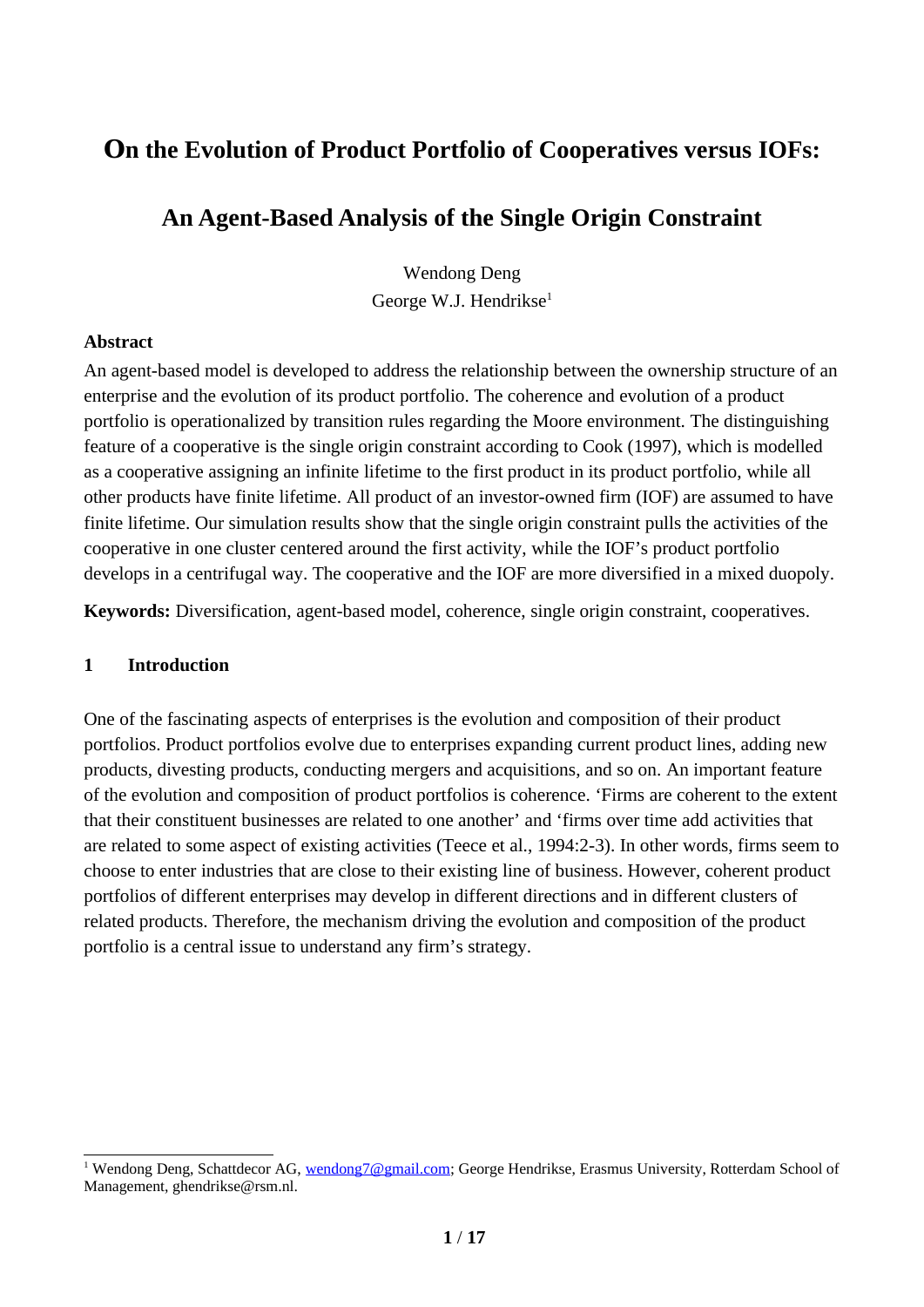Teece et al. (1994) also poses that ownership structure of enterprises is important in the product portfolio composition of an enterprise. Empirical evidence indicates that there is a relationship between ownership structure and diversification behaviour. For example, the Dutch sugar industry consisted of two enterprises: the cooperative SuikerUnie, nowadays cooperative Royal Cosun, and the investor owned enterprise Centrale Suiker Maatschappij (CSM), nowadays Corbion. Both companies started with processing sugar beets, but their product portfolios evolved. Cosun is still processing sugar beets, but it processes also potatoes, produces ingredients and products for food in general, and produces increasingly ingredients for non-food products. The product portfolio of CSM evolved in a different way. CSM diversified in products adding value to sugar, was briefly active in baby food production, specialized in bakery products, and sold its bakery activities in order to have a focus on biological food ingredients and biochemicals. Hendrikse and Van Oijen (2001) show that these diversification differences between cooperatives and IOFs are not limited to the sugar industry. Cooperatives are significantly less diversified than IOFs in unrelated activities (two digit industries) as well as related activities (four digit industries) in a sample of 114 companies in many sectors in the Netherlands. In addition, van der Krogt et al. (2007) find that dairy cooperatives and IOFs have different expansion strategies. In general, 'cooperatives prefer mergers, collaboration agreements, joint ventures, and licensing, while IOFs focus on take-over strategies – acquisitions and share holdings' (p453). Gomez-Mejia et al. (2010) shows that there are also product portfolio differences regarding other ownership structures. They show that family firms diversify less both domestically and internationally than non-family firms. However, Kamshad (1994) does not find a statistically significant difference between the diversification policies of IOFs and labour managed firms. Similarly, Lane and Lubatkin (1998) concludes that corporate ownership structure does not affect its diversification strategy.

Hansmann (1996) observes that ownership of enterprises is usually characterized by one group of stakeholders. Examples of such groups are the providers of input to the enterprise, the providers of capital, the buyers of the output of the enterprise, the government, a family, and so on. This article compares cooperatives and IOFs. A cooperative is an enterprise owned by either the providers of the input to this enterprise, or by the buyers of its output. Owners of a cooperative like to use the cooperative to add value to their portfolios of assets, which includes each owner's (upstream or downstream) enterprise. An IOF is owned by the providers of capital. The investors of the IOF like to use the enterprise in order to generate a maximum return on their invested capital. This difference between a cooperative and an IOF is expected to have an impact on many aspects of enterprise behavior, such as pricing and production decision (Sexton, 1986), principal-agent relationships (Vitaliano, 1983), and transactions (Bonus, 1986). Cook (1997, p87) formulates the single origin view regarding agricultural cooperatives in order to distinguish them from IOFs. He observes that "… cooperatives … are "single origin" in that their objective is to optimize the utilization of their member owners output, not to originate products in another area or country. Most cooperatives have ties to producers/members within a particular region, and they do not have the same freedom as IOFs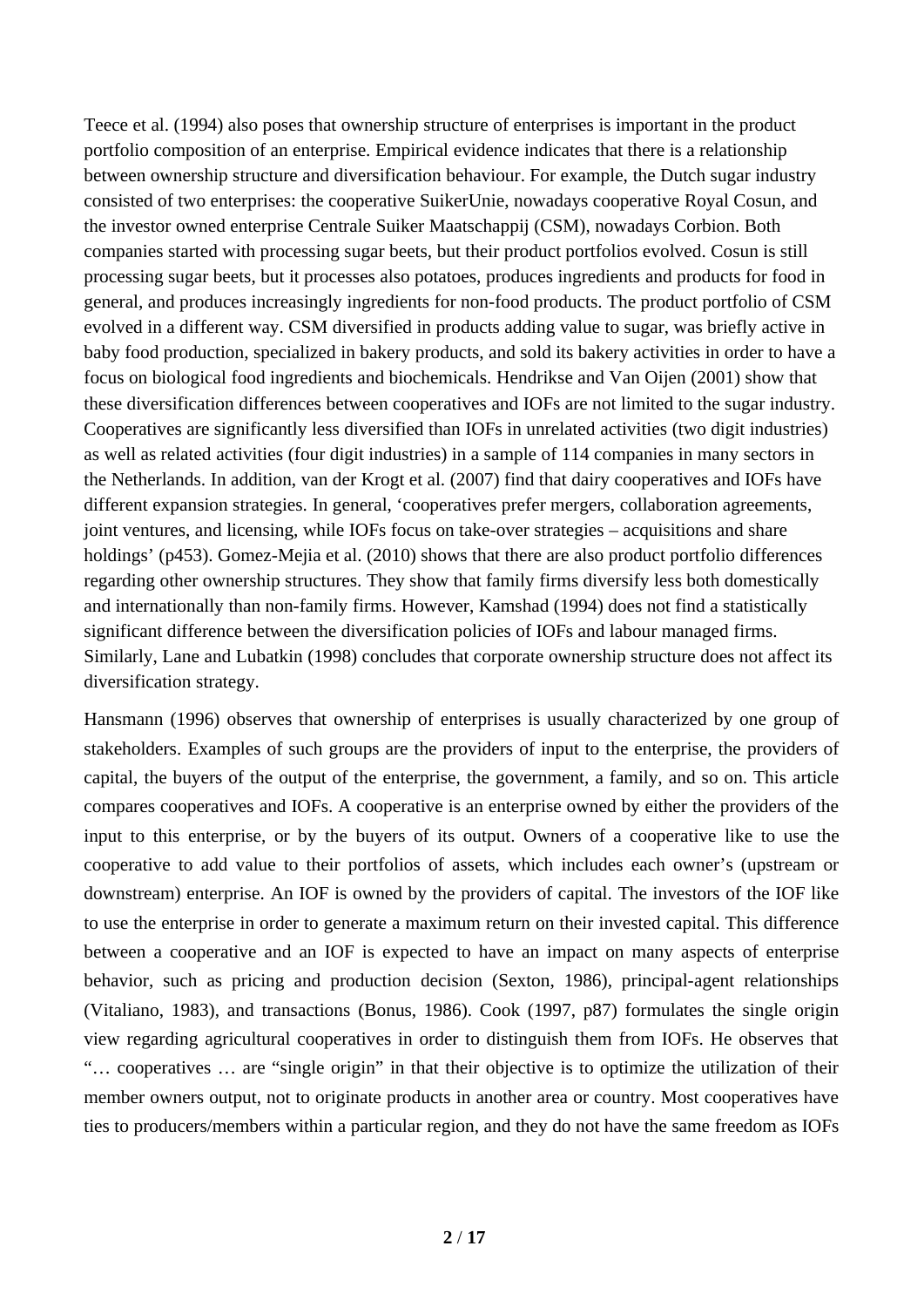have." This article analyses the impact of the single origin constraint of cooperatives on the evolution of its product portfolio, and compares it with the product portfolio evolution of an IOF.

Modelling product portfolio evolution is challenging because it has to incorporate the above features. We capture the ownership difference between a cooperative and an IOF by the single origin constraint and develop its implications for the evolution of product portfolio. To be more specific, agent-based methodology is adopted to address the impact of ownership of an enterprise on the evolution of its product portfolio. One reason for this choice of methodology is that formulating a closed form solution for models of "evolving systems of autonomous interacting agents" (Tesfatsion, 2003:263) is often not possible. Numerical approaches in terms of solutions are used in such circumstances to determine the implications of the model (Ericson and Pakes, 1995). Another reason is that a simulation study enables us to study alternatives and possibilities which are not observed and evaluate them. This may serve theory development as well as formulating recommendations. Agent-based simulations allow us to model the single origin constraint, portfolio coherence, and its evolution, which has not been done before to the best of our knowledge. Additionally, we incorporate agents' decision-making process and product output decisions in order to study product portfolio evolution of an IOF and a cooperative in different competitive settings. As such, this agentbased model is able to address the following question: How does the evolution and composition of the product portfolio of an IOF and a cooperative differ? By comparing cooperatives with IOFs, this paper provides an explanation for the impact of governance structure on product portfolio.

This paper is organised as follows. In section 2, we present the model. Section 3 presents the results. Section 4 concludes and formulates directions for future research.

# **2 An agent-based model**

An agent-based model consists of three elements: the agent, the state of the agent, and the transition rule that governs the evolution of the agent's state. The relationship between these three elements is that each agent is characterized by a state, while actions of the agent regarding the state are governed by transition rules. The agent in our model is either a cooperative or an IOF. The action of the agent consists of adding new products to its product portfolio, i.e. diversification, or remove existing products when the product reaches its lifetime, i.e. divestment.

The state of an agent is defined as its product portfolio. A product in the product portfolio is represented as a cell in a two-dimensional grid, while the set of all products is called the 'Portfolio Matrix'. Each product in the Portfolio Matrix is characterized by its output level and lifetime. A product's lifetime starts at the period when it is added to the portfolio. The first product of an agent is called the 'Original Product'. The single origin constraint of cooperatives is modelled by assuming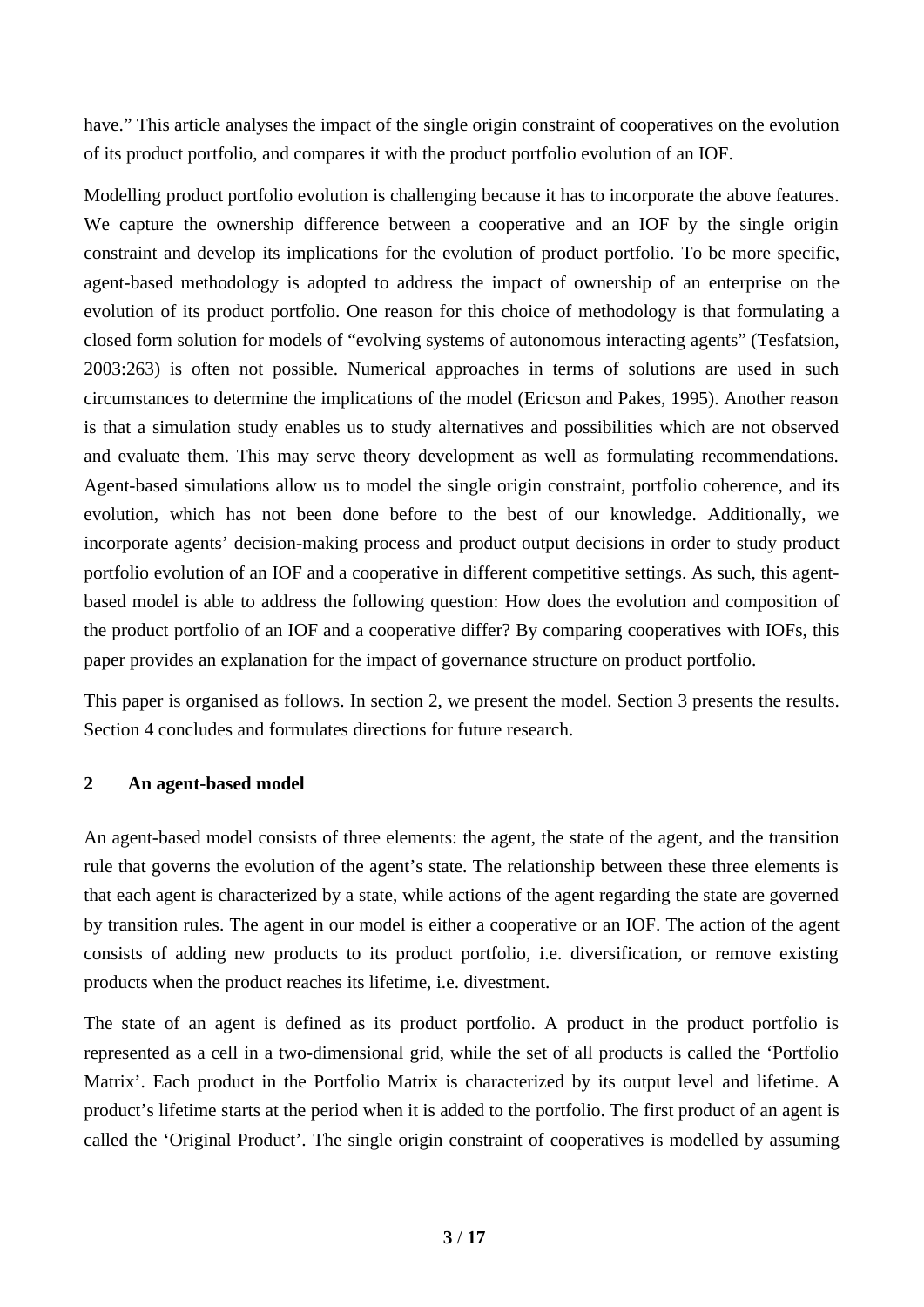that the lifetime of the Original Product is infinite, i.e. a cooperative will never divest its first product (which is to be interpreted as the product requiring the input of owners). By contrast, the Original Product of an IOF has a finite lifetime and will be divested when its lifetime is reached, i.e. the single origin constraint is absent in an IOF. All other products have the same finite lifetime in both enterprises.

<span id="page-3-0"></span>A transition rule produces a new state for the agent as a function of the agent's current state. Our basic transition rule is the concentric diversification strategy. It entails that the agent will only diversify into new products related to its current product portfolio. $^2$  $^2$  Specifically, agents diversify their product portfolio by picking one of the cells randomly from the set consisting of the existing products and their Moore neighborhoods (Hegselmann and Flache, 1998), where the Moore neighborhood of a cell consists of the cell itself and the eight adjacent cells. In other words, the transition rule specifies that the agent randomly selects a new product in the local neighborhood of its current product portfolio in each period. $^3$  $^3$  The probability of a cell being selected in the next period is calculated based on the content of the current product portfolio and is stored in the 'Probability Matrix'. The locality of an agent's transition rule regarding new products serves to capture the coherence feature of a product portfolio, while the transition rules will drive the evolution of the product portfolio.

<span id="page-3-4"></span><span id="page-3-2"></span>Figure 1 provides an example of a Portfolio Matrix and a Probability weight matrix of an agent at the start, period 1, and period 2 with a grid of 5x5=25 cells.<sup>[4](#page-3-5)</sup> It will be convenient to label each cell with a number, starting with number 1 for the cell at the top left, the number 2 for the cell to the right of this cell, and so on. At the start, there is only one product (the Original Product) at the center of the Portfolio Matrix, i.e. cell 13, with an output level of 1 unit. The Moore neighborhood of this product consists of the eight cells adjacent to cell 13, i.e. the cells 7-9, 12, 14, and 17-19. This determines the weights in the probability distribution regarding the choice of a new product / unit / cell in the next period. The probability weight matrix reflects that the new unit / product is selected from the set of cells consisting of the cells 7-9, 12-14, and 17-19 with equal weight 1, and therefore probability 1/9.

<span id="page-3-1"></span><sup>&</sup>lt;sup>[2](#page-3-0)</sup> Modifications of the transition rule allow to incorporate additional aspects of cooperatives versus IOFs.

<span id="page-3-3"></span> $3$  Notice that the randomness entails that a divested product can be chosen again by the agent when it is in the neighborhood of the products in the Product Portfolio.

<span id="page-3-5"></span>[<sup>4</sup>](#page-3-4) This example is adapted from the example in Hendrikse, Smit and de la Vieter (2007:427).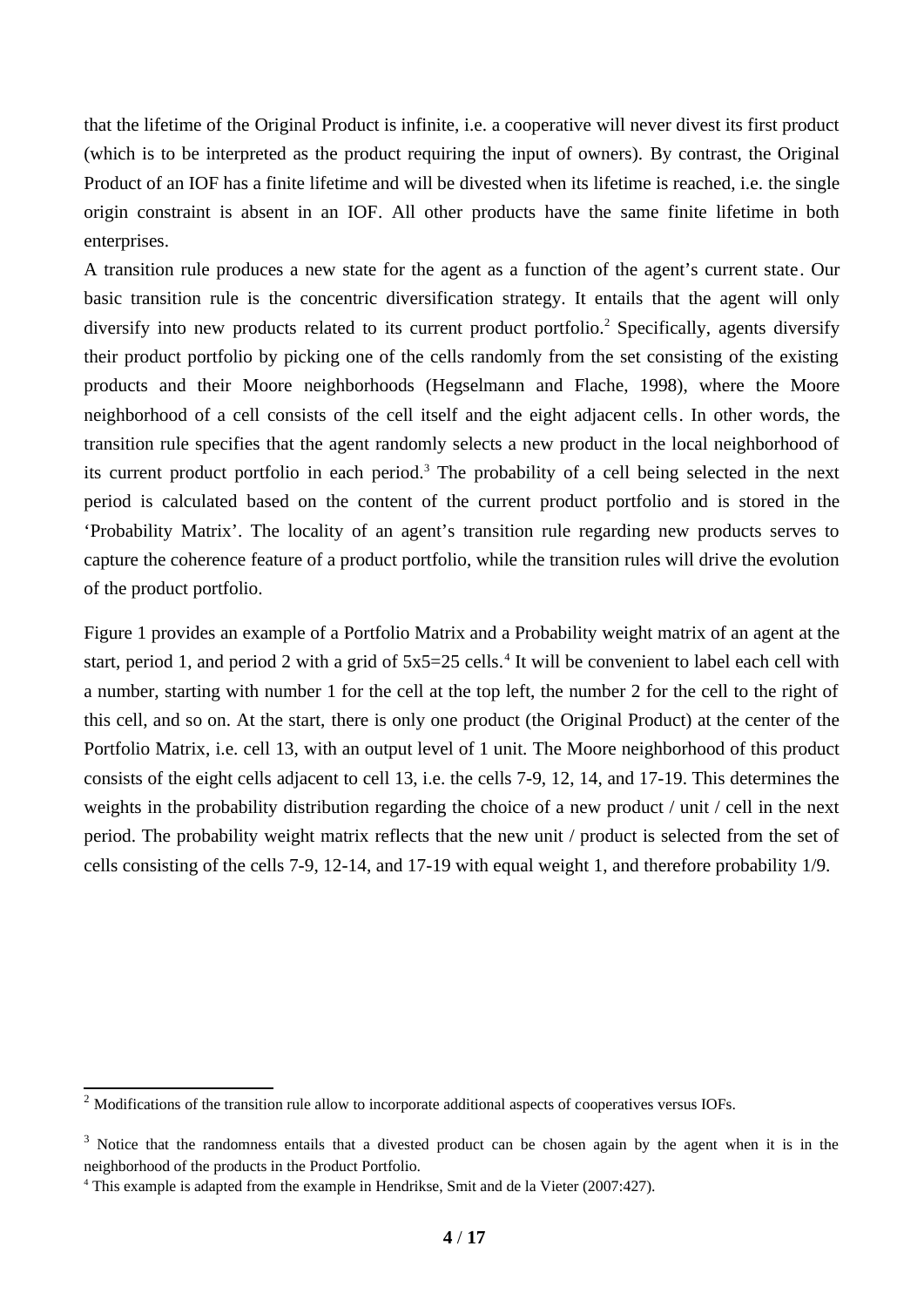#### Portfolio matrix Probability weight matrix

| 0            | $\mathbf 0$ | $\mathbf 0$ | $\boldsymbol{0}$ | 0 |
|--------------|-------------|-------------|------------------|---|
| $\mathbf{0}$ | 0           | 0           | 0                | 0 |
| $\mathbf 0$  | $\mathbf 0$ | 1           | 0                | 0 |
| $\mathbf{0}$ | $\mathbf 0$ | $\mathbf 0$ | 0                | 0 |
| 0            | 0           | $\mathbf 0$ | 0                | 0 |
|              |             |             |                  |   |

| 0            | 0            | 0            | 0 |
|--------------|--------------|--------------|---|
| $\mathbf{1}$ | $\mathbf{1}$ | $\mathbf{1}$ | 0 |
| 1            | $\mathbf{1}$ | $\mathbf 1$  | 0 |
| $\mathbf{1}$ | 1            | $\mathbf{1}$ | 0 |
| 0            | 0            | 0            | 0 |
|              |              |              |   |

Period 1

**Start** 

| 0 | 0 | 0 | 0 | 0 |
|---|---|---|---|---|
| 0 | 0 | 0 | 0 | 0 |
| 0 | 0 | 1 | 0 | 0 |
| 0 | 0 | 1 | 0 | 0 |
| 0 | 0 | 0 | 0 | 0 |

| 0 | 0                       | 0                       | 0                       | 0 |
|---|-------------------------|-------------------------|-------------------------|---|
| 0 | $\mathbf{1}$            | $\mathbf{1}$            | $\mathbf{1}$            | 0 |
| 0 | $\mathbf 2$             | $\overline{\mathbf{2}}$ | $\overline{\mathbf{2}}$ | 0 |
| 0 | $\overline{\mathbf{c}}$ | $\overline{\mathbf{c}}$ | $\overline{\mathbf{c}}$ | 0 |
| 0 | 1                       | 1                       | 1                       | 0 |

Period 2

| 0 | 0 | 0                       | 0 | 0 |
|---|---|-------------------------|---|---|
| 0 | 0 | 0                       | 0 | 0 |
| 0 | 0 | 1                       | 0 | 0 |
| 0 | 0 | $\overline{\mathbf{c}}$ | 0 | 0 |
| 0 | 0 | 0                       | 0 | 0 |

| 0 | 0                       | 0            | 0                       | 0 |
|---|-------------------------|--------------|-------------------------|---|
| 0 | $\mathbf{1}$            | $\mathbf{1}$ | 1                       | 0 |
| 0 | 3                       | 3            | 3                       | 0 |
| 0 | 3                       | 3            | 3                       | 0 |
| 0 | $\overline{\mathbf{c}}$ | $\mathbf 2$  | $\overline{\mathbf{c}}$ | 0 |

Figure 1: An example of the evolution of the product portfolio during 2 periods

The agent will start the evolution of its product portfolio from this Original Product in period 1. Each product cell in the set consisting of the Moore neighbourhood and the Original Product has an equal probability of 1/9 of being chosen at the beginning of the next period because there are 9 cells / units / products covering the Original product and its Moore neighborhood. Suppose that the product south of the Original Product, i.e. cell 18, is chosen at the beginning of period 1. It entails that the agent chooses a project which diversifies the portfolio of projects. The new product in cell 18 changes the portfolio of products, and therefore the probability weight matrix. There are 9 cells related to the Original product, i.e. cell 13 and the eight cells of its Moore neighborhood, and 9 cells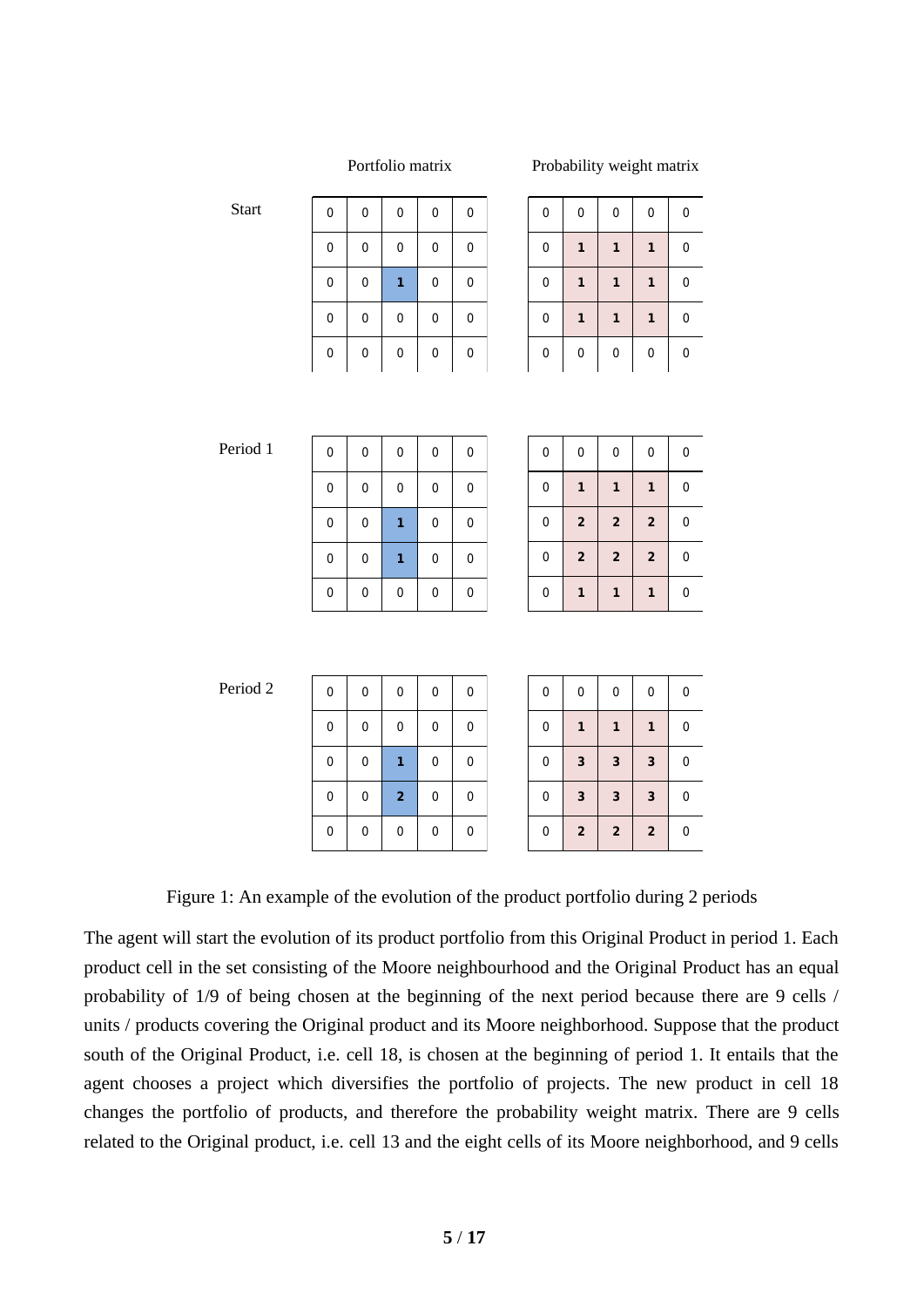related to the new product in cell 18, i.e. cell 18 and the eight cells of its Moore neighborhood. Notice that 6 cells overlap, i.e. the cells 12-14 and 17-19. Each of these cells is therefore twice as likely to be selected in period 2 than one of the cells in the set of cells consisting of the cells 7-9 and 22-24. This is reflected in the second Probability weight matrix. For example, cell 7 will be selected with probability 1/18 in period 2 because it is only in the Moore neighborhood of cell 13, while cell 19 is selected with probability 2/18 because it is in the Moore neighborhood of cell 13 as well as cell 18.

Period 2 in figure 1 illustrates that an additional unit of an existing product can be chosen, i.e. cell 18 is chosen again. The impact of this choice on the probability distribution for the choice of cell in the third period is reflected in the Probability weight matrix. Consider three examples. First, the Original cell and the cells selected in the periods 1 and 2 have cell 17 in their Moore neighborhood. The probability that cell 17 is selected in the third period is therefore 3/(9+9+9)=1/9. Second, cell 9 is present only in the Moore neighborhood of the Original product and has therefore probability  $1/(9+9+9)=1/27$  of being selected in the third period. Finally, cell 24 is part of the Moore neighborhood of cell 19. The probability that this cell is selected in the third period is 2/(9+9+9)=2/27 because product 19 has 2 units due to being selected in period 1 as well as period 2.

# **3 Results**

<span id="page-5-0"></span>This section will highlight the impact of the single origin constraint of cooperatives on the composition of the product portfolio. The product portfolio consists of the number of products and the output regarding each product. Consider the following simulation setting.<sup>[5](#page-5-1)</sup> The initial output level of the Original Product is set to 1 for the cooperative as well as the IOF. The lifetime of the Original Product of the cooperative is set to infinite, whereas the lifetime of the Original Product of the IOF is set to 40. The same lifetime of 40 will be assigned to all other products. At the beginning of each period, the agent will choose randomly a product from the local Moore neighbourhood of its current product(s) according to the Probability Matrix. If the chosen cell is a new product, the new product will be assigned an initial output level of 1 unit. If the chosen cell is an existing product already in the agent's portfolio, the agent will increase the output level of the product by 1 unit. The agent will keep a product in the portfolio until its lifetime is reached, and then the product and its output will be removed from the portfolio. We simulate the process of an agent's portfolio evolution over 500 periods.[6](#page-5-3) The results of 100 simulation runs are averaged. This section presents the results regarding the evolution of product portfolio in a monopoly (section 3A) as well as a mixed duopoly (section 3B).

<span id="page-5-2"></span><span id="page-5-1"></span><sup>&</sup>lt;sup>[5](#page-5-0)</sup> The source code of the simulation models in this paper is available online at: <http://hdl.handle.net/1765/77449>.

<span id="page-5-3"></span> $^6$  $^6$  The choice of 500 periods is sufficiently large compared to the lifetime 40 in order to have a clear pattern in the evolution of the product portfolio.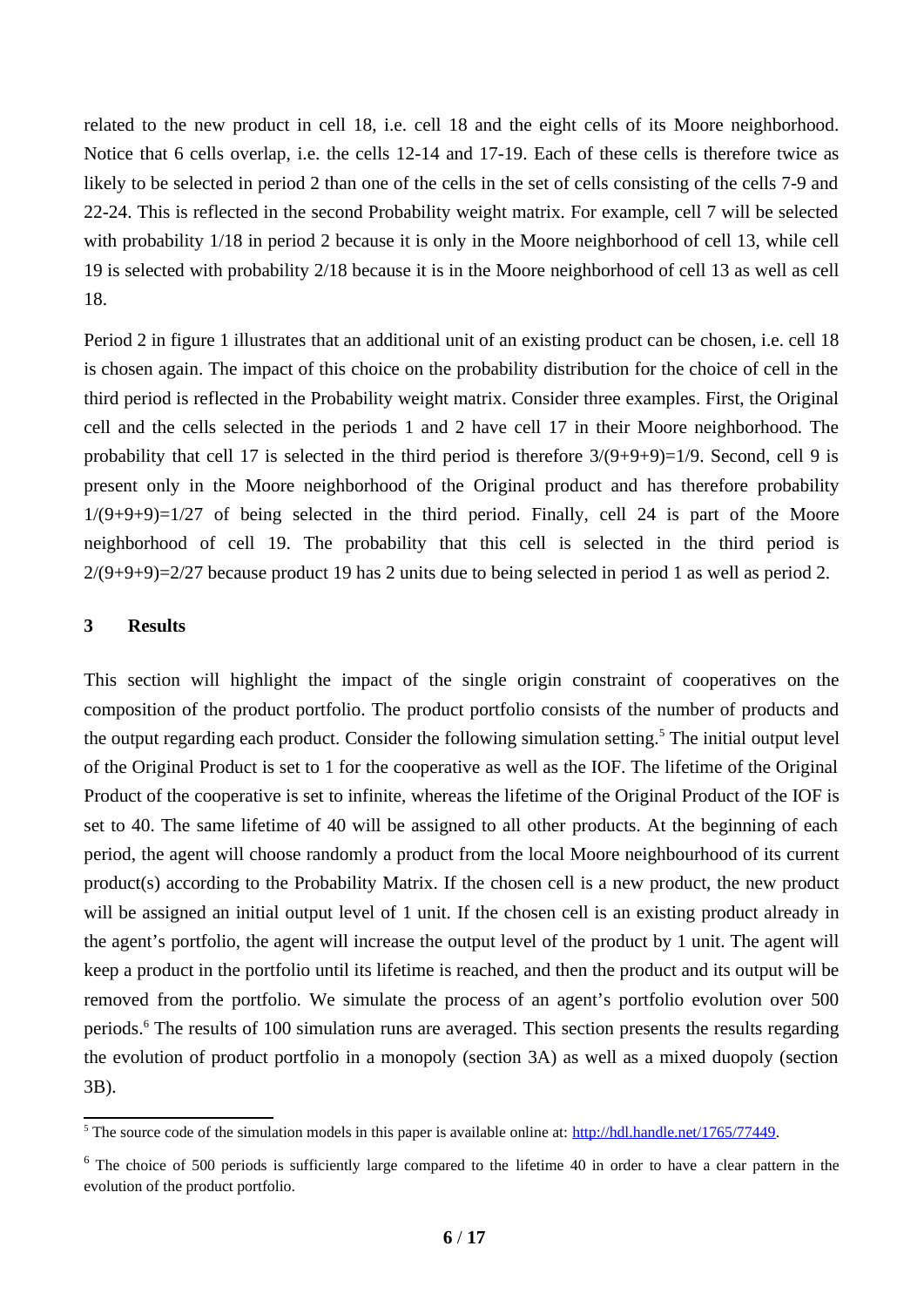# 3A Monopoly

The evolution of the product portfolio of both enterprises is identical during the first 40 periods. The size of the enterprise grows due to adding new products or adding output to existing products to the product portfolio. The evolution of the product portfolio of a cooperative and an IOF start to diverge after period 40. Figure 2 depicts a typical product portfolio composition of a cooperative after 500 periods. The single origin constraint is responsible for the concentration of products around the Original Product and the output of this product being large.



Figure 2: Product portfolio evolution of a cooperative in a monopoly market

Figure 3 depicts a typical product portfolio composition of an IOF after 500 periods. The Original product will be eliminated once it has reached its lifetime of 40 periods. This decreases the probability that the Original Product will be chosen in period 41, but it will not decrease to zero due to products being present in the Moore neighborhood of the Original product. The probability that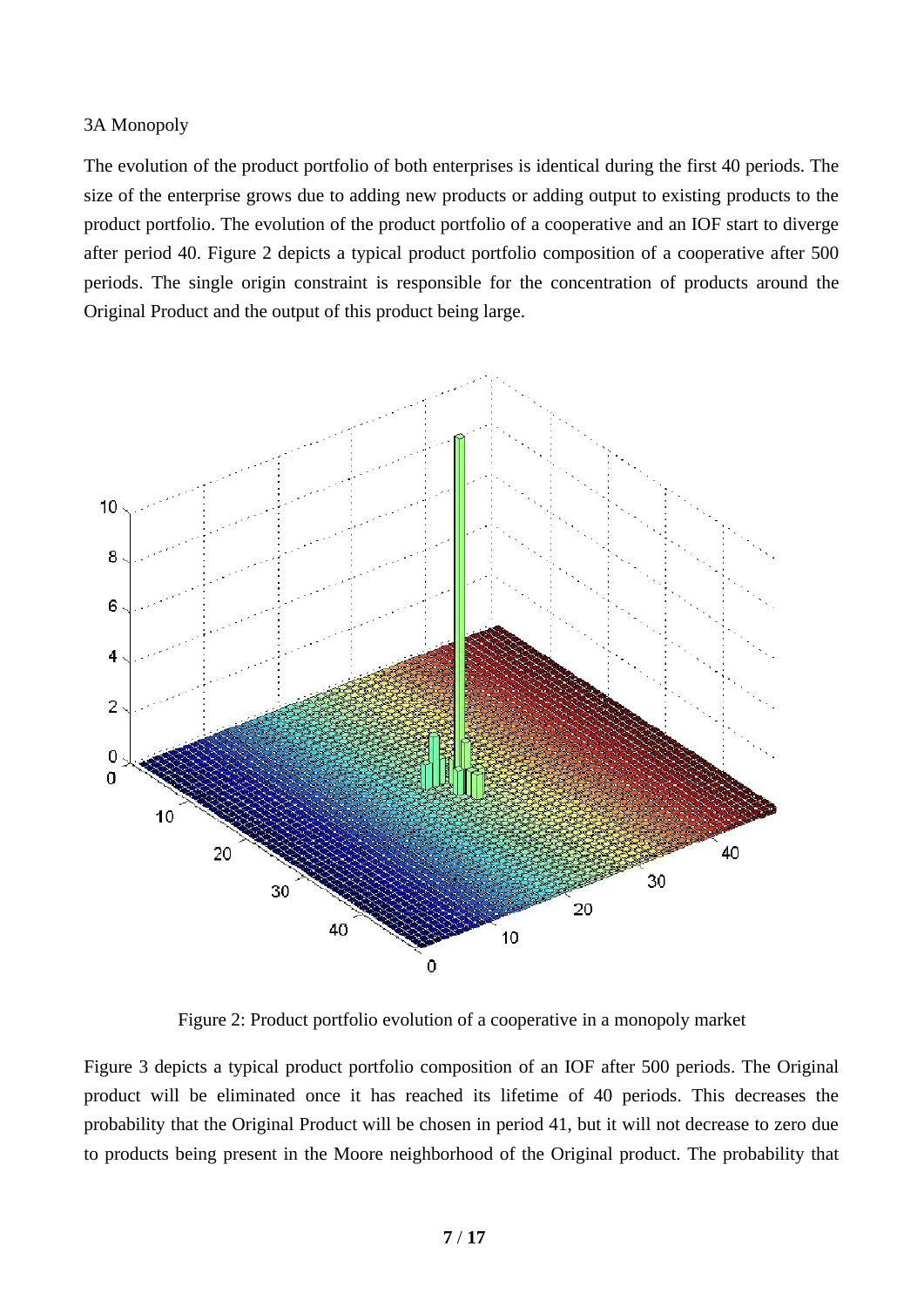other products are chosen increases, and therefore that products enter the product portfolio which are less close to the Original Product. The IOF's product portfolio evolves into (clusters of) products which are unrelated to the Original Product.



Figure 3: Product portfolio evolution of an IOF in a monopoly market

Figure 4 presents more details regarding the differences between a cooperative and an IOF regarding product portfolio evolution. The evolution of the product portfolio of an agent is described by several measures, such as the number of products, total output, and average output per product. To capture the relatedness of products in the evolving portfolio, two measures are defined: the average product distance and the average weighted product distance. The average product distance assigns the same weight to all products, while the average weighted product distance weights according to the output of the product.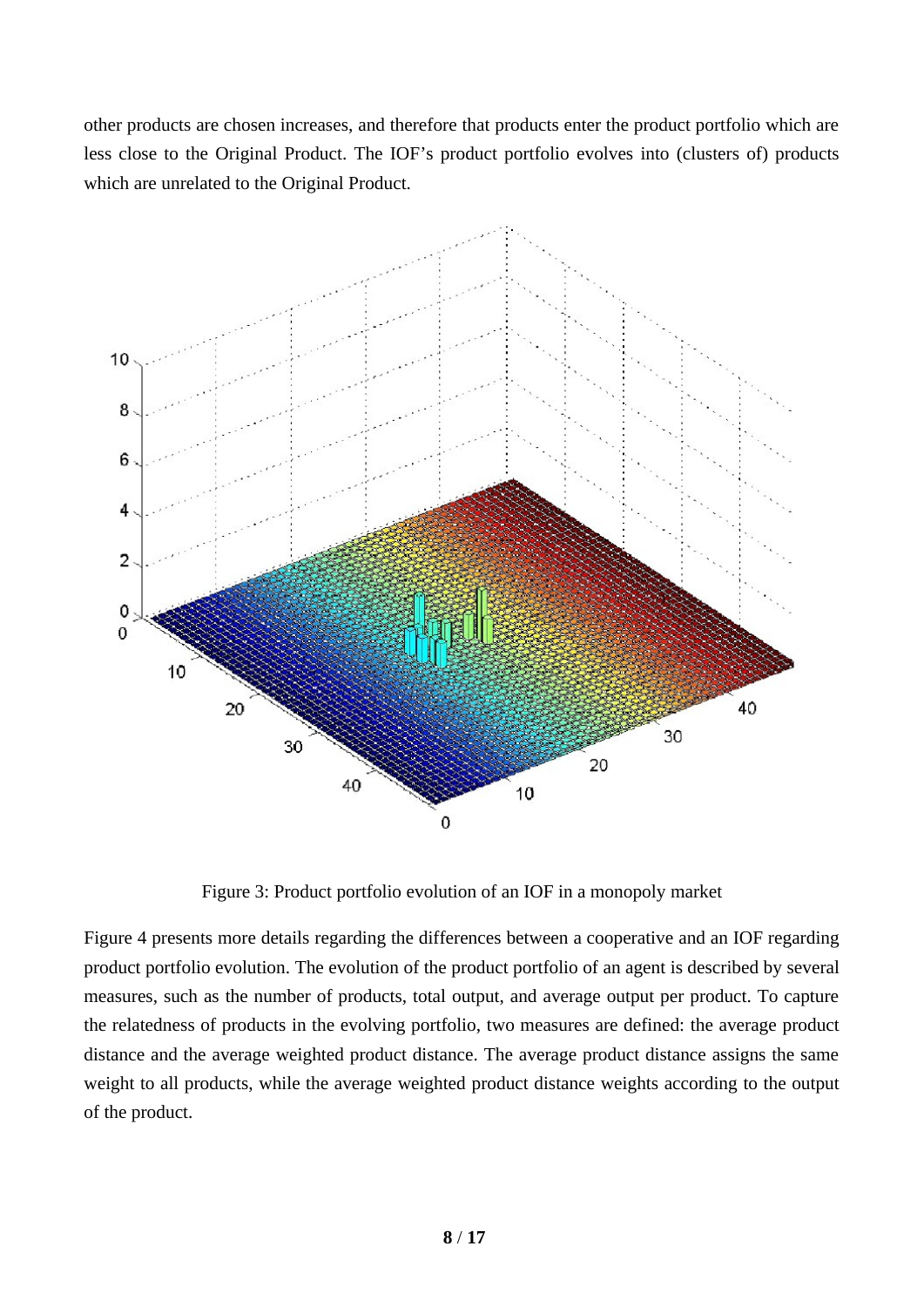



Figure 4a: Number of Products Figure 4b: Total Output





Figure 4e: Average Weighted Product Distance

Figure 4: Various indicators of the evolution of the product portfolio of the IOF (dotted line) and the cooperative (solid line).



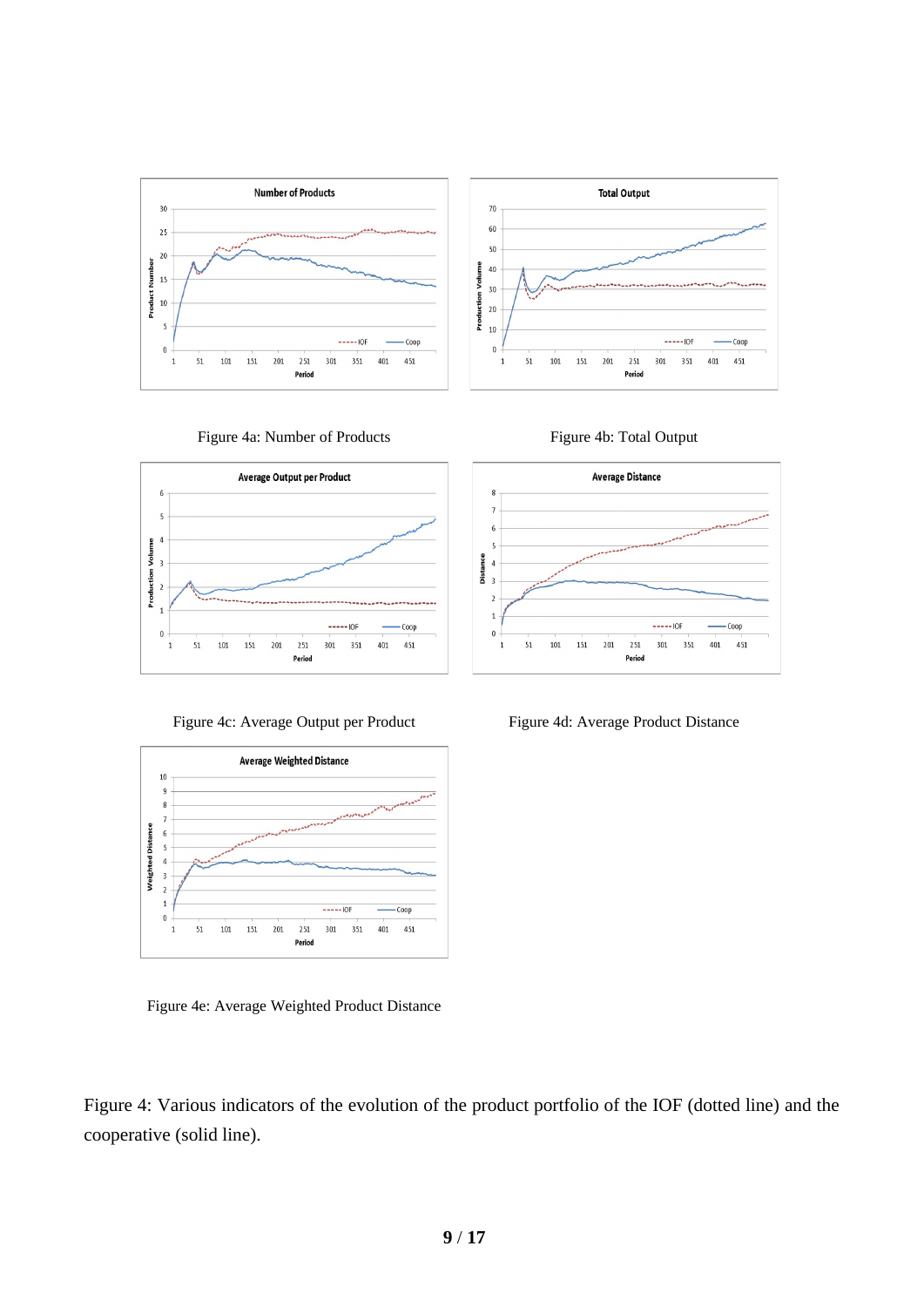Figure 4a illustrates the number of products in the product portfolio over time. The cooperative as well as the IOF adds new products to its portfolio. During the first 40 periods, the number of products increases quickly. Subsequently, some products start to reach their lifetime, and will be divested. The number of products of both agents fluctuates and continues to increase, but the increase will be less. For the IOF, the number of products in its portfolio will level off gradually. Given the same lifetime for every product, the speed of divesting products is related to how many products are in the portfolio. Therefore, when the speed of divesting products is equivalent to the speed of adding products to the portfolio, the number of products of the IOF will become stable. The change of the number of products of the cooperative shows a different pattern. In the course of time, the number of products of the cooperative continues to decrease. The reason is that the output associated with the Original Product will never be removed due to the single origin constraint, while all other products will be eliminated when they reach the lifetime. This will have an increasing effect on the probability of choosing the Original Product and the products close to it, and thus decreases the probability of choosing new products. This results in the decreasing number of products of the cooperative.

Figures 4b and 4c depict the total output and the average output per product. Their development is directly linked to the number of products. For the IOF, the total output and the average output per product will level off along the periods as well. This indicates that the IOF's product portfolio will reach a relative stable composition in the long term. The IOF will keep a certain number of products and maintain a constant output level. By contrast, because the probability of choosing new products is decreasing over time for the cooperative, it will focus on increasing the output of the Original Product. Since the Original Product and its associated output will never be removed, the output of the cooperative will continue to increase.

The increasing average (weighted) product distance of the IOF depicted in Figures 4d and 4e indicate that the area covered by the IOF's product portfolio widens over time. It entails that after the Original Product of the IOF has reached the lifetime and has been divested, the IOF's portfolio gradually moves to those products with a large distance to the Original Product. The results of the analysis of the two enterprises in a monopoly setting are summarized in Proposition 1.

Proposition 1: The single origin constraint pulls the products of the cooperative in one cluster centered on the Original Product, limits the diversification level of the cooperative, and increases the output of the Original Product continuously. The IOF's product portfolio evolves into clusters of products.

The literature regarding cooperatives shows that there are substantial differences between cooperatives in terms of their output policy. Some cooperatives control the input delivered by their members. These centralized cooperatives maximize the members' total surplus, i.e. the total profit of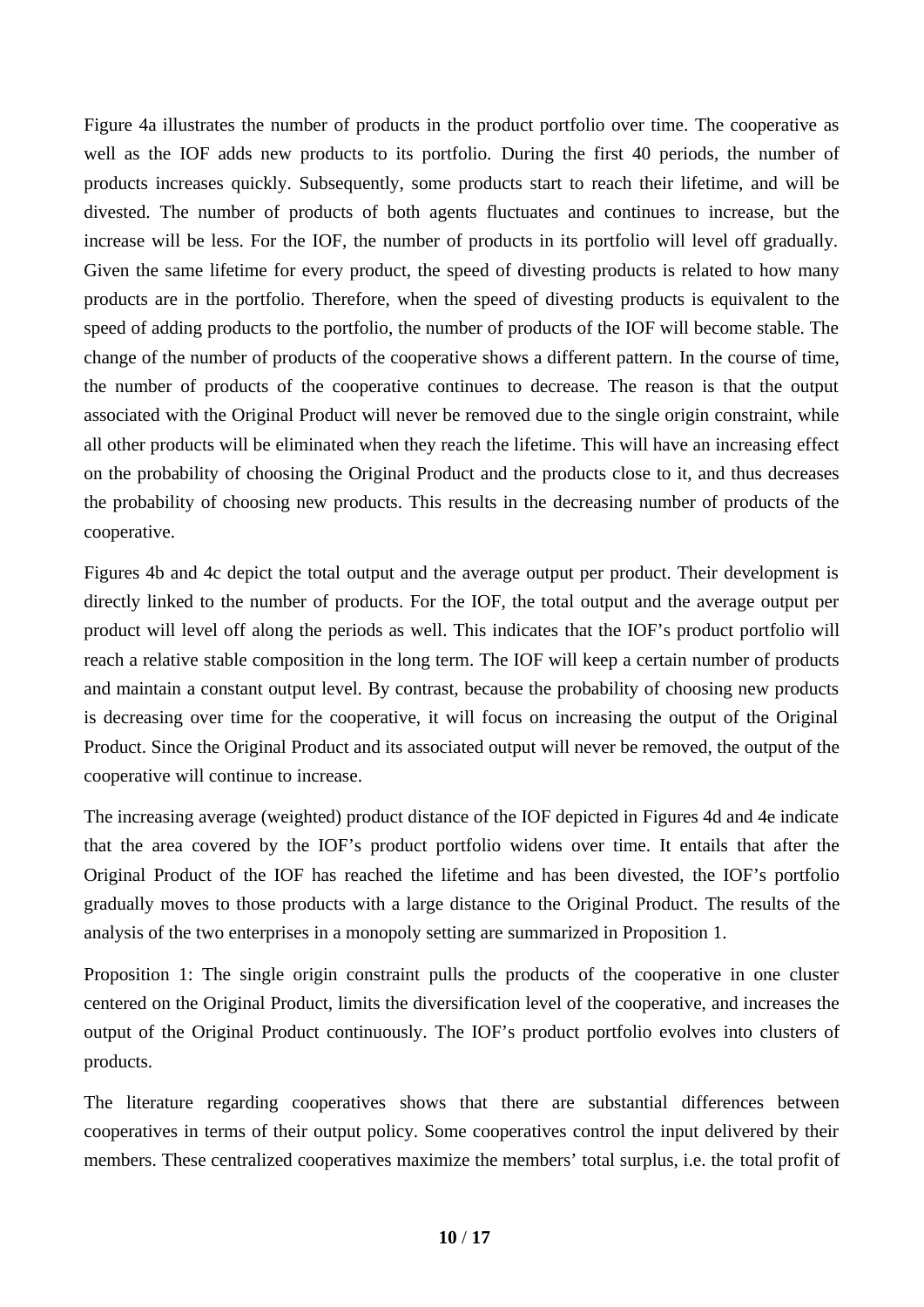both the cooperative processor and member farms (LeVay, 1983). Other cooperatives accept all the inputs delivered by their members, and turn it into output. These decentralized cooperatives maximise the total output of products and serve the members at cost as long as no loss on its operation is incurred. Deng (2015) has analysed the impact of these different output policies on the evolution of product portfolio in the above simulation model. The decentralized cooperative produces a higher output level per product than the centralized cooperative, but it has a lower total surplus. However, the comparison with the IOF is qualitatively the same in terms of product portfolio dispersion.

### **3B Mixed duopoly market**

Consider now the competition between a cooperative and an IOF, i.e. a mixed duopoly market. Simulating a mixed duopoly market is more involved due to the interactions between the two enterprises. Recall that in the monopoly market, when an agent chooses a product from its local neighbourhood, there are only two possibilities. If the product is already in the portfolio, the agent will simply increase its output level; if the product is a new product, the agent diversifies. In the duopoly market two more possibilities arise, and therefore additional transition rules are required. The first possibility is that an agent chooses a product that is not in its own portfolio but in the portfolio of the rival. If both agents are producing the same product, i.e. they are competing in this product market, then each enterprise has to choose its optimal output level for this product. This output level is determined by the equilibrium output level in a Cournot quantity competition game. It is also assumed that the incumbent producer cannot prevent the entry of the other enterprise. The second possibility is that the chosen product is already in the portfolios of both agents. We assume that an enterprise will adjust its output based on the reaction function of the Cournot competition game until the output of that product reaches equilibrium. If a product's output level has reached its equilibrium, then the product will not be chosen again in the next period.

The results are presented in figure 5. Figure 5a shows that the number of products of the cooperative is still lower than that of an IOF, i.e. the cooperative (IOF) has around 8 (11) products in its portfolio. These products numbers of the enterprises are larger than when they are monopolists. Figures 5b and 5c illustrate that the cooperative has a higher level of total output and output per product than the IOF does. Figure 5d shows that the average product distance of the IOF is higher than that of the cooperative, and it levels off after some periods in the duopoly market. Notice that the average product distance of the IOF keeps increasing in the monopoly market (Figure 2d). This means that, when an IOF is competing with a cooperative, the competition prevents the IOF's portfolio from deviating from the Original Product. This is because the products in competition are close to the Original Product as the portfolio of the cooperative concentrates around the Original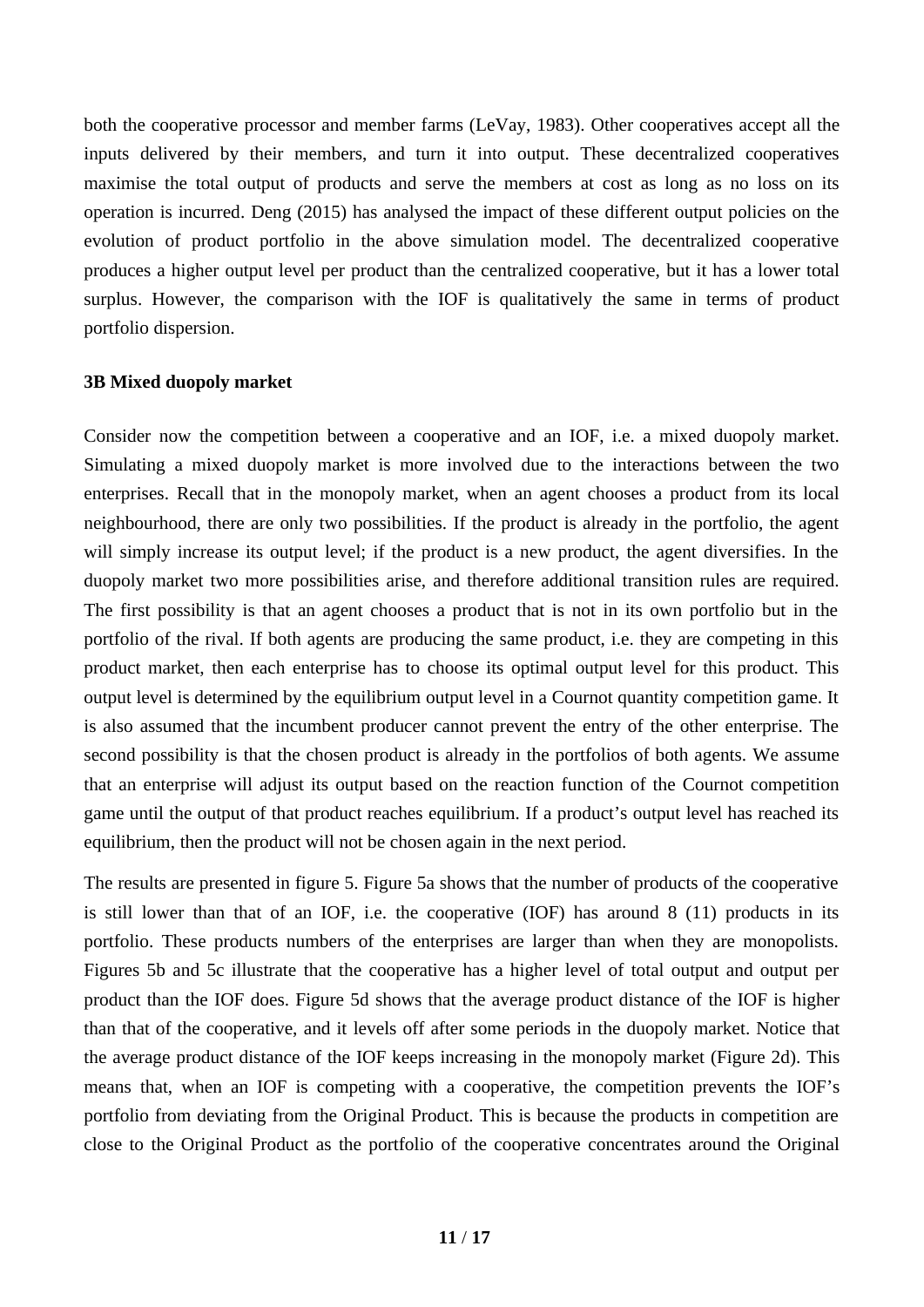Product due to the single origin constraint. This part of the IOF's portfolio continues to evolve as a products cluster, which is relatively close to the Original Product. Therefore, the average product distance of the IOF doesn't keep increasing, i.e. the dispersion of the portfolio of the IOF in the duopoly market is lower than that in the monopoly market, due to the interaction between the enterprises. However, Figure 5e shows that the average weighted product distance of the cooperative is higher than that of the IOF.









Figure 5c: Average Output per Product Figure 5d: Average Product Distance

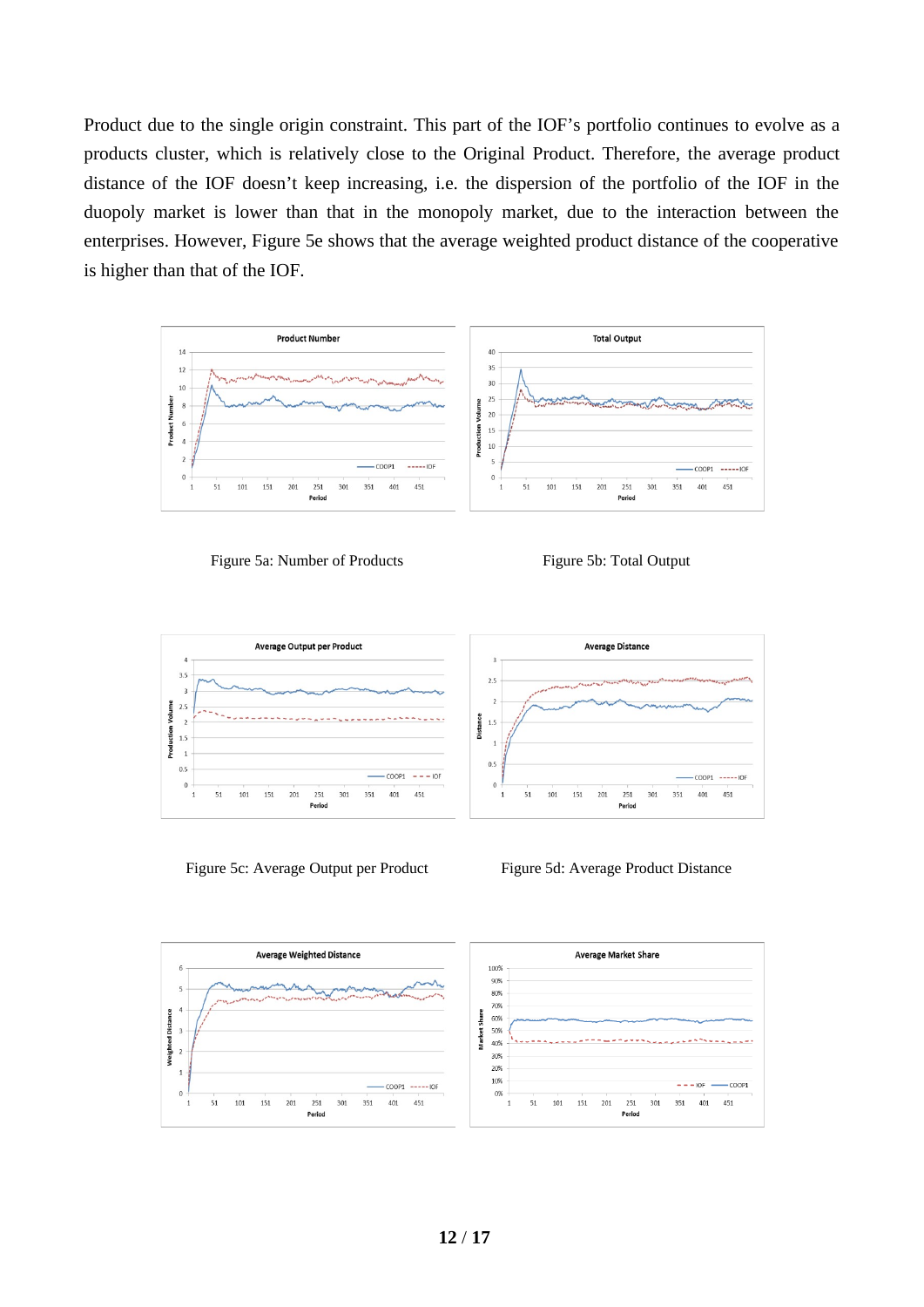



Figure 5: Simulation results of the mixed duopoly market

Figure 5f compares the average market shares of the cooperative and the IOF. For those products in competition, the cooperative enjoys 60% of the market share and the IOF 40%. This is in line with the result of Tennbakk (1995) that the cooperative will produce more than the IOF in a mixed duopoly market. Figure 5g shows that the number of products in competition reaches 8 at the beginning of the simulation. It means that the competition between the enterprises concentrates on the products around the Original Product at the start. After 40 periods, some products reach their lifetime and are divested. It implies that the number of products in competition decreases and levels off. Approximately, the enterprises are competing in 5 products, and the output equilibrium is reached when there are 3 products. The results of the mixed duopoly market simulation are summarised in the following proposition.

Proposition 2: In the mixed duopoly market

- the cooperative is less diversified than the IOF;
- the cooperative and the IOF have a higher diversification level than in the monopoly market;
- the dispersion of the IOF's product portfolio is lower than in the monopoly market.

# **4 Conclusion**

An agent-based model is developed to investigate the dynamics of the product portfolio of an enterprise. We focus on the impact of the single origin constraint of cooperatives when agents adopt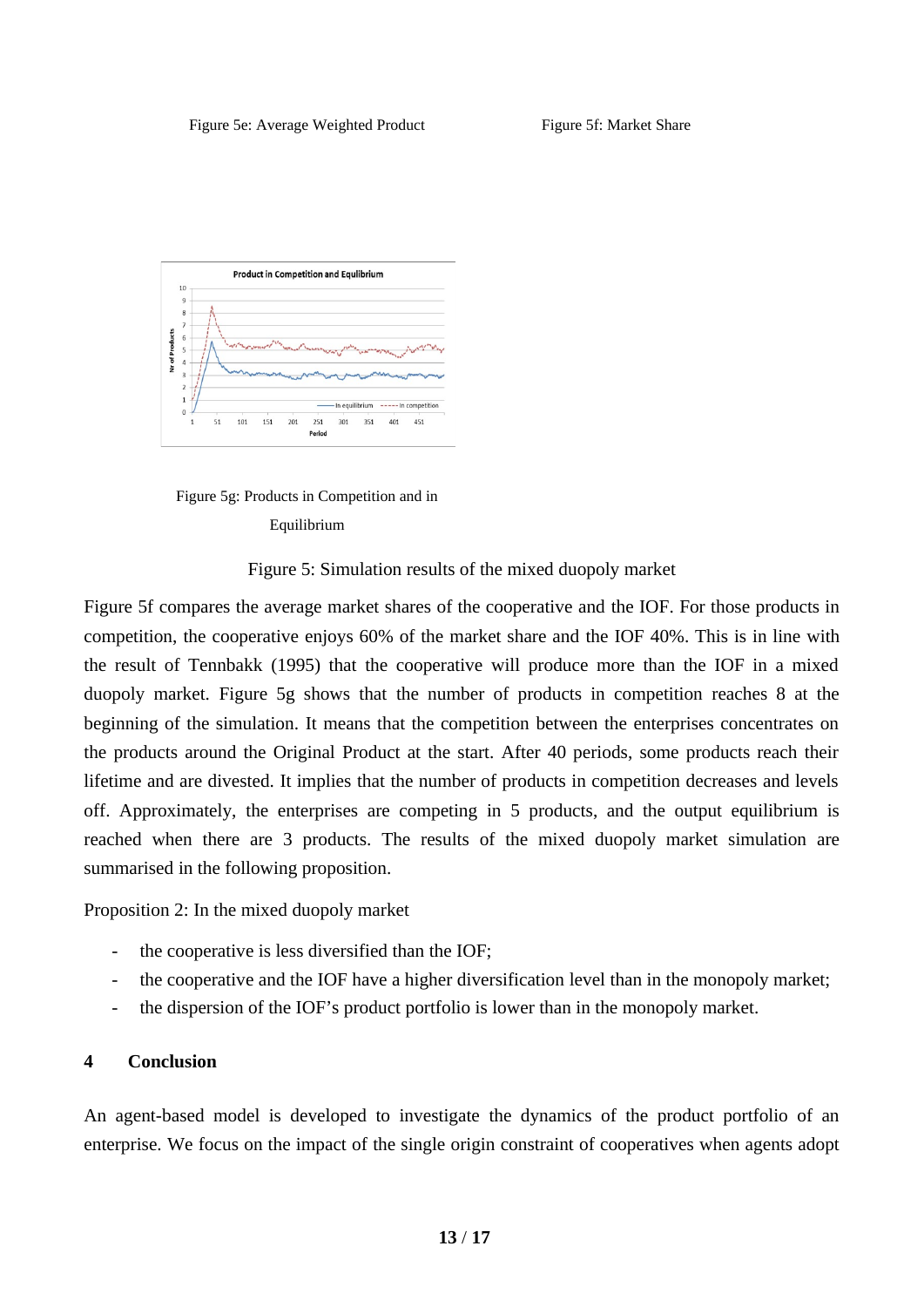a concentric diversification strategy. Concentric diversification and portfolio coherence are made operational by agent-based methodology. The agents diversify into new products in the Moore environment of the current product portfolio, while the single origin constraint is modelled by assigning an infinite lifetime only to the first product of the cooperative. The simulation results show that the single origin constraint pulls the products of the cooperative in one cluster centered on the Original Product. This centralisation effect decreases the probability of choosing new products and increases the output of the Original Product continuously. This accounts for the lower diversification level of cooperatives. Without single origin constraint, the product portfolio of the IOF evolves in clusters of related products that deviate from the Original Product. In the long term, the IOF will be more diversified than the cooperative and keeps a stable number of products in its portfolio. Competition between enterprises is addressed in a mixed duopoly market. The competition between the enterprises modifies the diversification and divestment process. In the mixed duopoly market, the cooperative still has fewer products in its portfolio, and has a larger total and per product output than the IOF. However, both the cooperative and IOF are more diversified in the duopoly market than in the monopoly market. Another result is that competition induces the IOF's portfolio to stay closer to the Original Product.

There are various possibilities for future research. First, the mixed duopoly setting investigated the impact of competition on the composition of the product portfolio of enterprises in a mixed duopoly. Subsequent research may address the stability of this industry structure when enterprises have the possibility to choose their ownership structure. This requires an analysis of a market consisting of two cooperatives and a market of consisting of two IOFs. Additionally, if enterprises have also the choice of leaving the market, then an enterprise may strategically choose its product portfolio composition to induce exit by the other enterprise. Second, our simulations show that the product portfolio of the Coop shows no dispersion, while the product portfolio of the IOF shows dispersion. Future research may address the robustness of this result. Are there parameter values, or variations in the setup of the model, such that the product portfolio of the Coop shows dispersion, or that the product portfolio of the IOF shows no dispersion? Possible variations of our model addressing these questions are differences in the lifetime between the products of an IOF and a cooperative, enterprise differences in terms of the periods in which new products are introduced, and varying the size of the Moore neighborhood.

Third, the evolution and composition of product portfolios have been addressed, but this does not determine the direction of the growth activities. Modelling the portfolio problem and the horizon problem of cooperatives (Vitaliano, 1983) along the lines of this paper may generate some directionality in the product portfolio. For example, focus in the Moore neighbourhood may account for the difference between related and unrelated diversification (Hendrikse, e.a., 2007), while the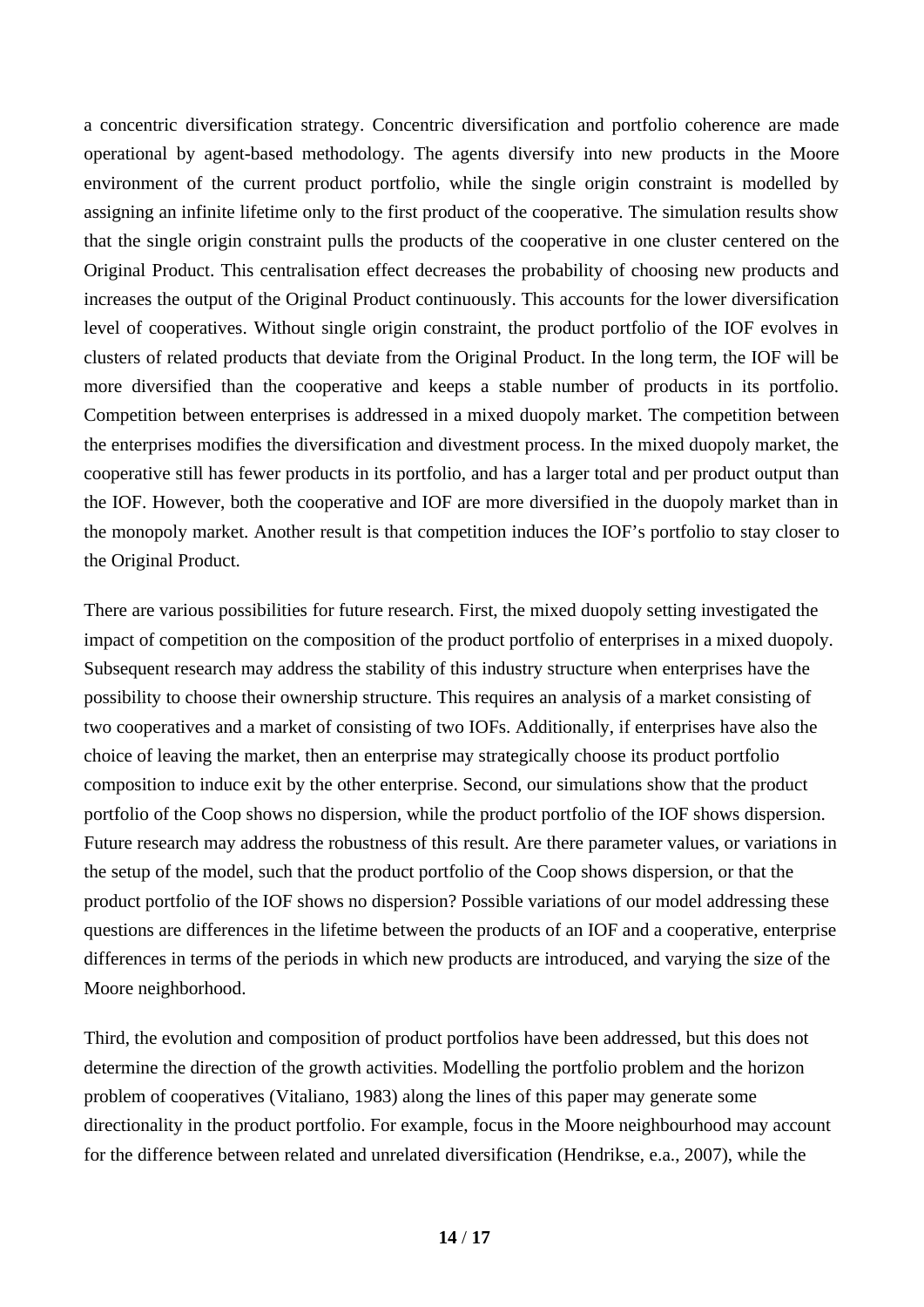lifetime parameter is a natural ingredient of the model for capturing the difference between short and long run projects. Another source of directionality regarding diversification decisions may be the background of the CEO (Ang et al., 2014). In addition, member-dominated leaders have more focus on, and skills regarding, technical-operations than diversification (Cook, 1994). Fourth, according to the resource-based view, resources of firms will shape their diversification pattern (Penrose, 1959). Compared with IOFs, cooperatives are often viewed to be short of two types of resources. Cooperatives have less financial resources at their disposal for product diversification because their equity shares are not transferable and they are not able to raise capital from stock markets (Vitaliano, 1983; van Oijen and Hendrikse, 2002). As a consequence, cooperatives may have fewer means to diversify than IOFs. This may result in the hypothesis that the frequency of product portfolio changes is lower for a cooperative than an IOF. Agent-based methodology is a fruitful methodology to explore these ideas.

# **References**

Albaek S, Schultz C (1998) On the relative advantage of cooperatives. Economics Letters 59:397- 401.

Ang J, de Jong A, van der Poel M (2014) Does familiarity with business segments affect CEOs' divestment decisions? Journal of Corporate Finance. doi: 10.1016/j.jcorpfin.2014.07.004.

Bonus H (1986) The cooperative association as a business enterprise: a study of the economics of transactions. Journal of Institutional and Theoretical Economics 142(2):310-339.

Cook ML (1994) The role of management behavior in agricultural cooperatives, Journal of Agricultural Cooperation 9:42-58.

Cook ML (1997) Organizational structure and globalization: the case of user oriented firms. In Nilsson J, van Dijk G (eds.), Strategies and Structures in the Agro-Food Industries. Van Gorcum & Company B.V., Assen, The Netherlands.

Deng W (2015) Social capital and diversification of cooperatives, PhD-thesis, Erasmus University, Rotterdam School of Management, EPS-2015-341-ORG.

Ericson R, Pakes A (1995) Markov-perfect industry dynamics: a framework for empirical work. Review of Economic Studies 62(1):53-82.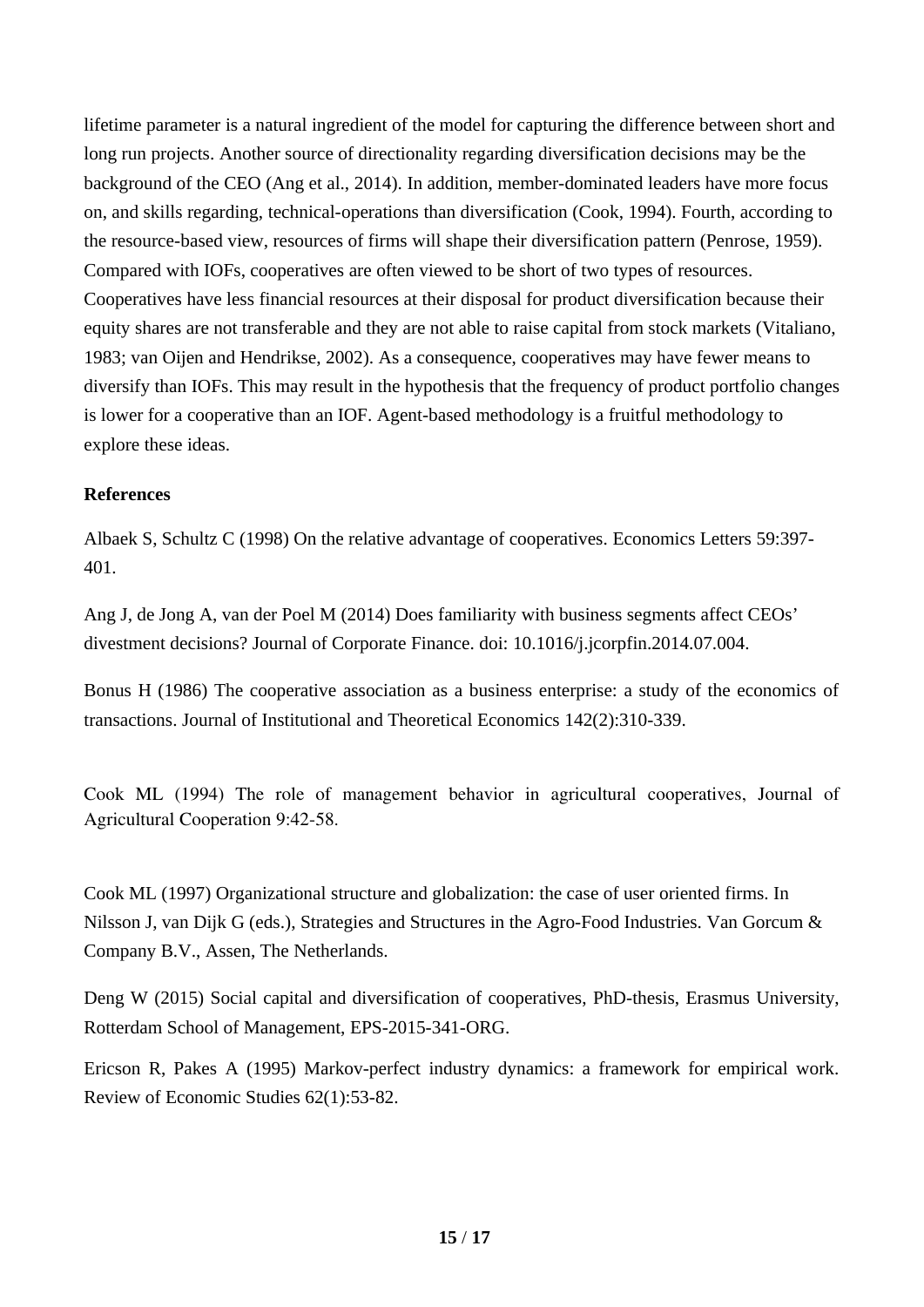Gomez-Mejia LR, Makri M, Kintana ML (2010) Diversification decisions in family-controlled firms. Journal of Management Studies 47(2):223-252. Hansmann H (1996) The Ownership of Enterprise. Harvard University Press, Cambridge, MA.

Hegselmann R, Flache A (1998) Understanding complex social dynamics - a plea for cellular automata based modelling. Journal of Artificial Societies and Social Simulation 1(3):1-30.

Hendrikse GWJ (1998) Screening, competition and the choice of marketing cooperative as an organizational form. Journal of Agricultural Economics 49(2):202-217.

Hendrikse GWJ, Feng L (2013) Interfirm cooperative. In Anna Grandori (Eds.), Handbook of Economic Organization: Integrating Economic and Organization Theory: 501–521. Edward Elgar Publishing.

Hendrikse GWJ and AACJ Van Oijen (2001) Verschillen in diversificatie door cooperaties en vennootschappen. Maandblad voor Accountancy en Bedrijfseconomie, June 2001:267-274.

Hendrikse GWJ, Smit RA, de la Vieter ML (2007) Orientation in diversification behavior of cooperatives: an agent-based approach. Cliquet G, Hendrikse GWJ, Tuunanen M, Windsperger J, eds. Economics and Management of Networks: Franchising, Alliances, Joint Ventures and Cooperatives, Physica Verlag.

Kamshad KM (1994) Firm growth and survival: does ownership structure matter? Journal of Economics and Management Strategy 3:521-543.

Lane PJ, Lubatkin M (1998) Relative absorptive capacity and interorganizational learning. Strategic Management Journal 19(5):461-477.

LeVay C (1983) Agricultural cooperative theory: A review. Journal of Agricultural Economics 34:1- 44.

Penrose ET (1959) The Theory of the Growth of the Firm. Blackwell, Oxford.

Teece DJ, Rumelt R, Dosi G, Winter S (1994) Understanding corporate coherence - theory and evidence. Journal of Economic Behavior & Organization 23(1):1-30.

Tesfatsion L (2002) Agent-Based Computational Economics: Modelling Economies as Complex Adaptive Systems. [Information Sciences](https://www.researchgate.net/journal/Information-Sciences-0020-0255) 6(4):40-43.